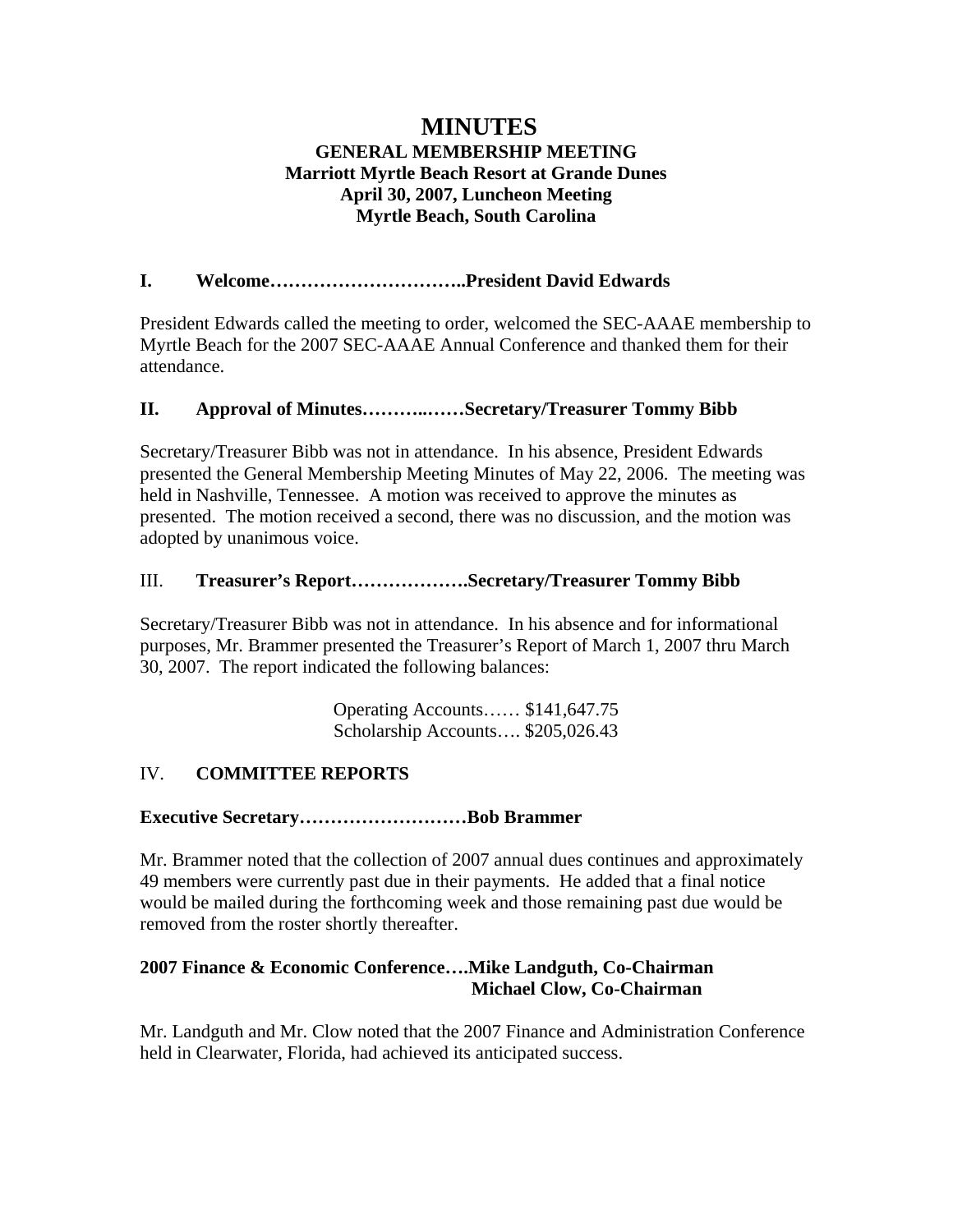## **2007 Annual Conference………………….Chuck Henderson, Chairman**

Mr. Henderson had nothing to report. He received an ovation for his work on the conference.

#### **2008 Finance & Administration Conference…………………………….….Michael Clow Judi Olmstead**

Mr. Clow reported that the host hotel is the Crown Plaza Hotel in Melbourne Beach, Florida, and the dates are January 27-29, 2008. Mr. Clow introduced Ms. Judi Olmstead who will serve as madam co-chairman for this event.

## **2008 Annual Conference………………...Lew Bleiweis**

Mr. Bleiweis provided a report regarding the 2008 annual conference to be held in Louisville, Kentucky on April 13-15, 2008, at the Marriott Downtown Louisville. Mr. Bleiweis provided a general overview of the event planning that is currently in progress. Mr. Bleiweis noted that he is currently seeking conference committee members to assist with the event and interested individuals should contact his as soon as possible.

## **2009 Finance and Administration Conference……………………………….Tommy Bibb**

Mr. Bibb was not in attendance. In his absence, Mr. Brammer reported the conference would be held in Miami or Ft. Myers and the dates are to be determined. Those decisions are expected within the next 60 days.

### **2009 Annual Conference……………….James Bennett**

Mr. Bennett was not in attendance. In his absence, Mr. Brammer noted that planning for the 2009 SEC-AAAE Annual Conference to be held in Washington, DC, was underway. The meeting will be held at the Hyatt Regency in Reston, Virginia. The dates are May 3- 5, 2009, and rooms are approximately \$260 per night for single/double occupancy.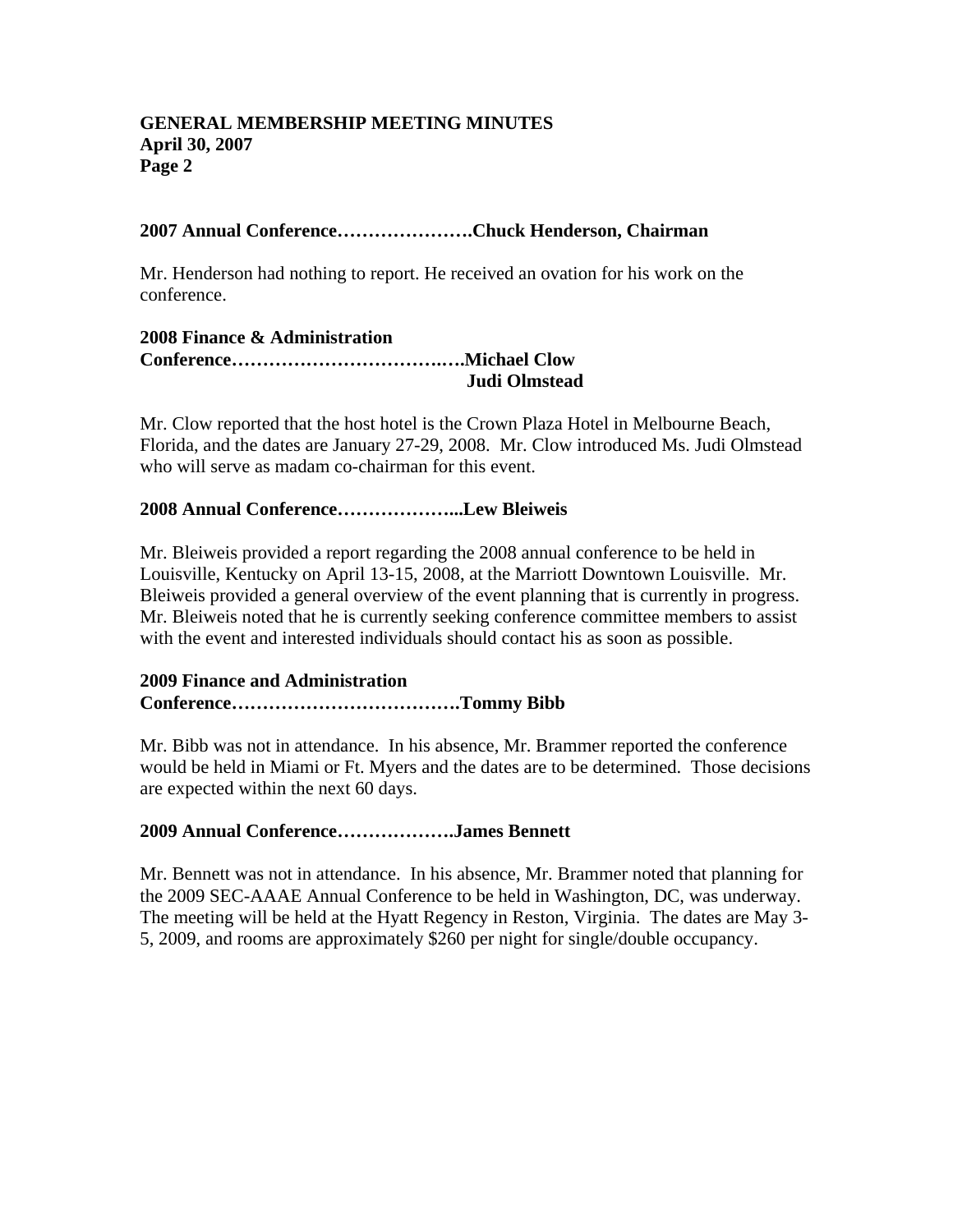# **2010 Annual Conference……………….Scott Brockman**

Mr. Brockman reported that the conference was tentatively scheduled for April 17-21, 2010. A contract has been prepared with the Marriott Hotel in Memphis, Tennessee, and should be executed in the very near future. Room rates are expected to be approximately \$165 for single/double occupancy. Space is available for 45 exhibitors and plans are continuing to proceed as anticipated.

## **Scholarship Committee…………………Jeff Gray**

Mr. Gray reported that 4 candidates would be eligible for SEC-AAAE scholarships following COTE's application process due May 15, 2007. He noted that four scholarships would be awarded to Auburn (2), Louisiana Tech (1), and Eastern Kentucky (1). If students from these schools do not respond, there will be a "wildcard" drawing from the list of approved schools.

## **Professional Education Committee…….Scott Brockman, Chairman**

Mr. Brockman reported that there were 8 candidates seated for oral exams at this event and that number may set a new record. He provided the membership with an overview of the A.A.E. processes and he noted that activity with the accreditation process has increased substantially.

### **Corporate Liaison Committee………….Bill Hogan, Chairman**

Mr. Hogan noted that nominations for a new corporate liaison representative would be held at 4:30 pm on Monday April 30, 2007. Mr. Hogan briefly commented on the selection criteria for awards to be presented Tuesday, May 1, 2007 to include an Annual Airport Executive of the Year Award, a General Aviation Project of the Year Award and an Airport Project of the Year Award. Mr. Hogan encouraged everyone present to attend the awards luncheon and congratulate the winning parties.

### **Nominations Committee………………..Tim Doll, Chairman**

President Edwards noted that Immediate Past President Tim Doll, via email, had presented the following slate of officers for 2007-2008: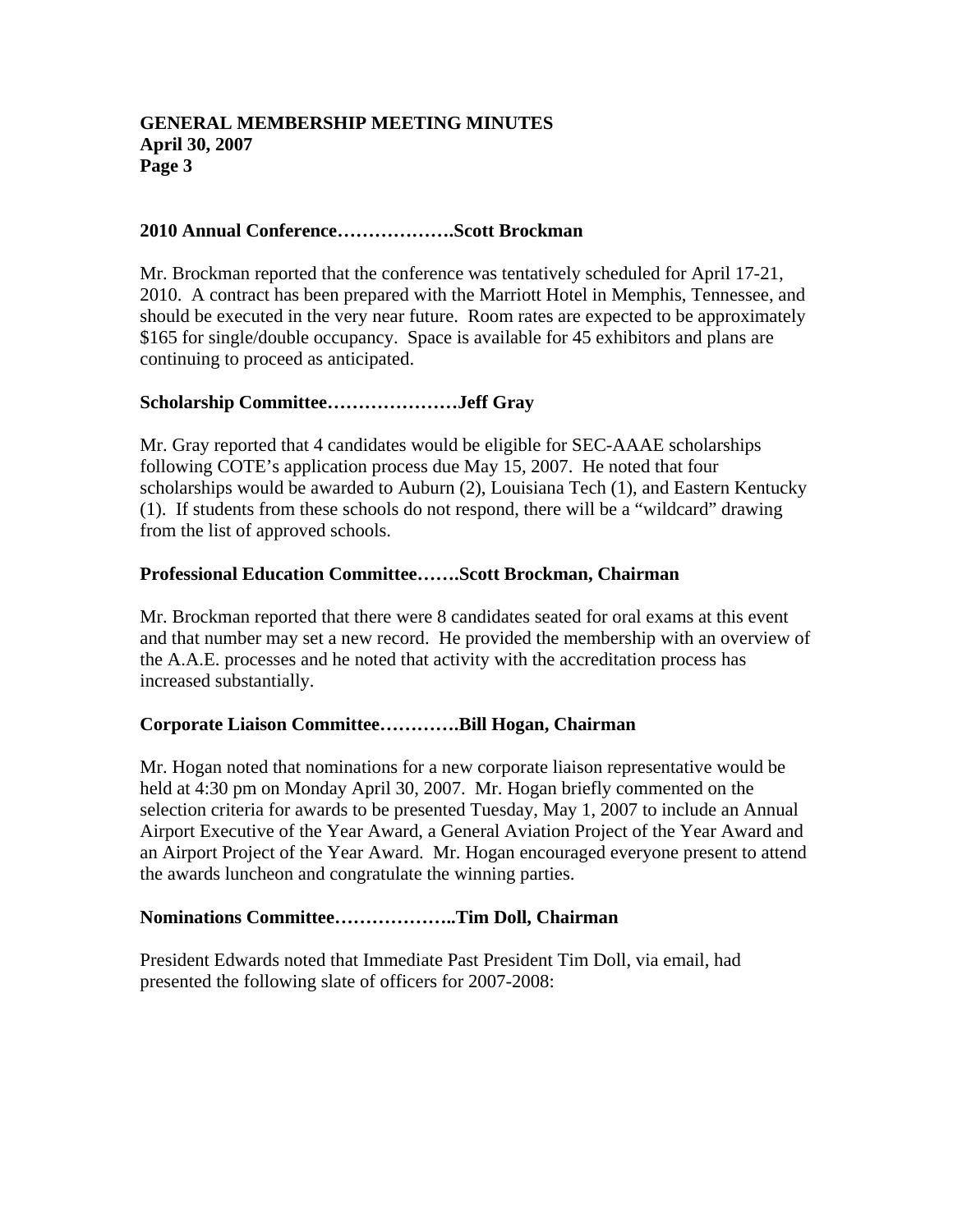| Mr. David Edwards, A.A.E.                    | <b>Immediate Past President</b> |
|----------------------------------------------|---------------------------------|
| Mr. Lew Bleiweis, A.A.E.                     | President                       |
| Mr. Tommy Bibb, A.A.E.                       | President-Elect                 |
| Bill Marrison, A.A.E.                        | Secretary/Treasurer             |
| Kim Wade, A.A.E.                             | Director-at-Large               |
| Scott Brockman, A.A.E.                       | Director-at-Large               |
| Mike Landguth, A.A.E.                        | Director-at-Large               |
| Christopher Browne, A.A.E. Director-at-Large |                                 |
| <b>Bill Hogan</b>                            | Corporate Representative        |

President Edwards nominated Mr. Tim Doll to serve as an at large member on the AAAE Board of Directors, Mr. Wayne Shank to fill Mr. Doll's 2-year slot on the AAAE Board of Directors, Ms. Sue Stevens to complete the 1-year unexpired term of Bryan Elliott who has left the industry, and reaffirmed Ms. Kelly Johnson for the chairs of AAAE.

Motions were received to approve the SEC-AAAE slate of officers and directors and the nominees for the AAAE Board of Directors and officers as presented. The motions received a second, there was no further discussion and the motion was adopted by unanimous voice.

# **Resolutions……………………………….Bob Brammer**

Mr. Brammer presented resolutions of appreciation to Mr. David N. Edwards, A.A.E., for his contributions during his term as president; Mr. Charles M. "Chuck" Henderson, A.A.E., for his service as annual conference chairman for the year 2007; and Mr. Cory Clark general manager of the Marriott Myrtle Beach Resort at Grande Dunes for hosting the 2007 annual conference. A motion was received to approve the resolutions as presented. The motion received a second, there was no discussion and the motion was adopted by unanimous voice.

# **Reaffirm Chapter Policies………………President David Edwards**

President Edwards presented the following Chapter Policies to be reaffirmed by the membership as required by the SEC-AAAE Bylaws:

SAMA Educational Foundation, Inc., Funding Cap (with revision to include four (4) scholarships.) SAMA Educational Foundation, Inc., Investment Policy SEC-AAAE Minimum Operating Fund SEC-AAAE Investment Policy Travel Reimbursement for Chapter Officers